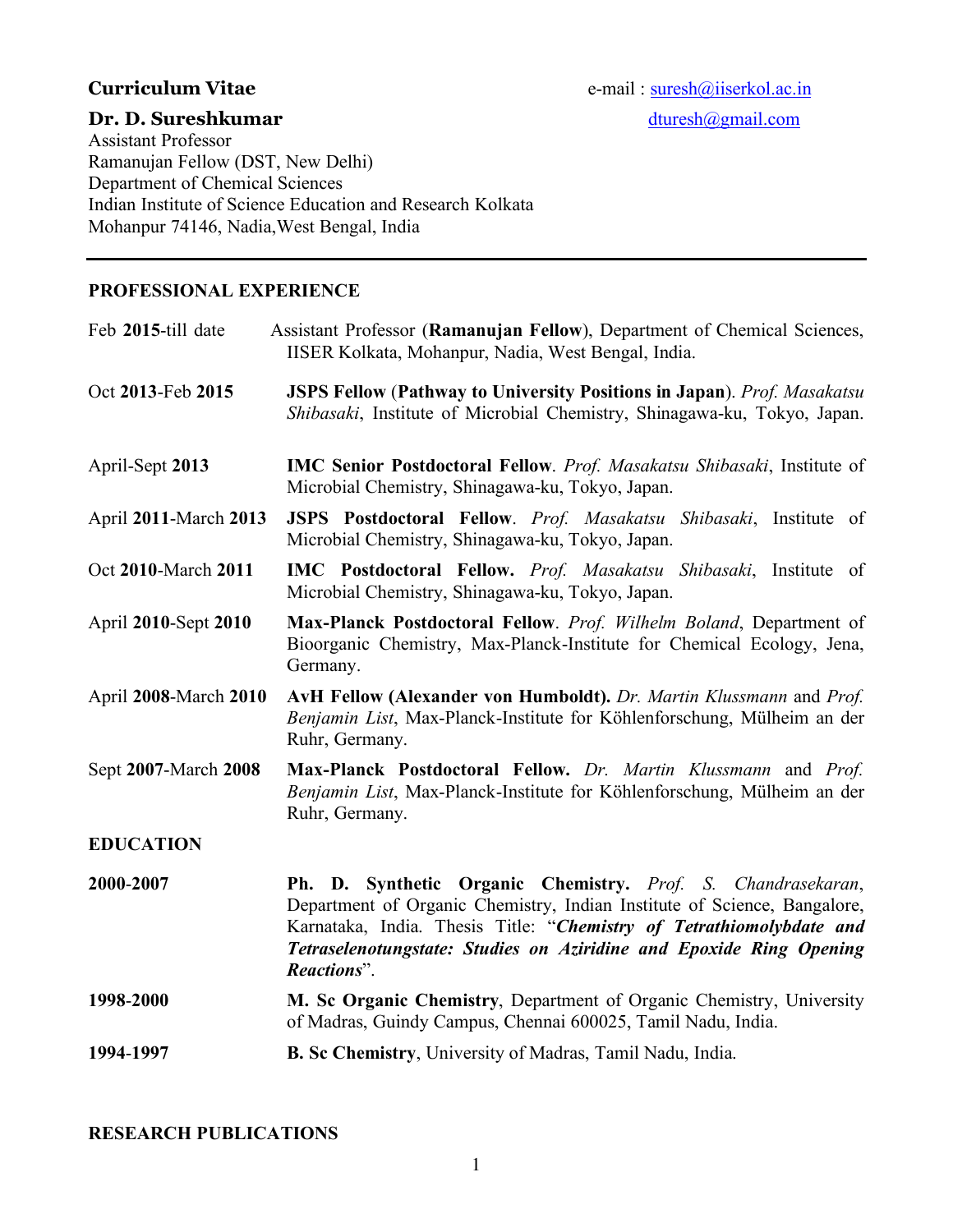# **2015**

24. Tandem Aziridine Ring Opening-Disulfide Formation-Reduction-Michael Addition in One-pot Mediated by Tetrathiomolybdate. **Sureshkumar, D**.; Gunasundari, T.; Chandrasekaran, S. *Tetrahedron* **2015**, *71,* 7267-7281. *Invited article.* **Special Issue of Tetrahedron: Memorial for Professor Katritzky**

## **2014**

23. Direct Catalytic Addition of Alkylnitirles to Aldehydes by Transition Metal/NHC Complexes. **Sureshkumar, D**.; Ganesh, V.; Kumagai, N.; Shibasaki, M. *Chem*. *Eur. J.* **2014**, *10, 15723- 15726. Appeared in cover page. Selected as a "Hot Paper".*

# **2013**

22. A Modified Preparation Procedure for Carbon Nanotube-Confined Nd/Na Heterobimetallic Catalyst for *anti*-Selective Catalytic Asymmetric Nitroaldol Reactions. **Sureshkumar, D**.; Hashimoto, K.; Kumagai, N.; Shibasaki, M. *J. Org. Chem*. **2013**, *78,* 11494-11500.

#### **2012**

- 21. Tetraethylammonium Tetraselenotungstate: A Versatile Selenium Transfer Reagent in Organic Synthesis. **Sureshkumar, D**.; Gopinath, P.; Chandrasekaran, S. *CHIMIA International Journal for Chemistry* **2012**, *66*, 921-929. *Invited Review***.**
- 20. Bromonium Catalyzed Tandem Ring Opening/Cyclization of Vinylcyclopropanes and Vinylcyclobutanes: Metal-free [3+2+1]/ [4+2+1] Cascade for the Synthesis of Chiral Amidines and Computational Investigation. Ganesh, V.;† **Sureshkumar, D**.;† Chandrasekaran, S. *Chem. Eur. J*. **2012**, *18*, 12498-12511. († equal contribution)
- 19. Direct Catalytic Enantio- and Diastereoselective *anti*-Aldol Reaction of Thiolactams. **Sureshkumar, D**.; Kawato, Y.; Iwata, M.; Kumagai, N.; Shibasaki, M. *Org. Lett*. **2012**, *14*, 3108-3111**. Highlights:** *Synfacts* **2012**, *8*, 982.

#### **2011**

- 18. Mechanistic Studies on a Cu-Catalyzed Aerobic Oxidative Coupling Reaction with Amines: Structure of Intermediates and the Role of Methanol as a Solvent. Böß, E.; **Sureshkumar, D**.; Sud, A.; Wirtz, C.; Farès, C.; Klussmann, M. *J. Am. Chem. Soc.* **2011**, *133*, 8106-8109.
- 17. Tandem Ring Opening Cyclization of Vinylcyclopropanes: A Facile Synthesis of Chiral Bicyclic Amidines. Ganesh, V.;† **Sureshkumar, D**.;† Chandrasekaran, S. *Angew. Chem. Int. Ed*. **2011**, *50*, 5878-5881. († equal contribution)
- 16. Direct Catalytic Enantio- and Diastereoselective Aldol Reaction of Thioamides. Iwata, M.; Yazaki, R.; Chen, I-H.; **Sureshkumar, D**.; Kumagai, N.; Shibasaki, M. *J. Am. Chem. Soc.* **2011**, 5554-556. **Highlights:** *Synfacts* **2011**, *6*, 649.
- 15. Catalytic Oxidative Coupling Reactions for the Formation of C–C Bonds *via* Nonorganometallic Mechanisms. Klussmann, M.; **Sureshkumar**, **D**. *Synthesis* **2011**, 353-369. *Invited Review*.

**2010**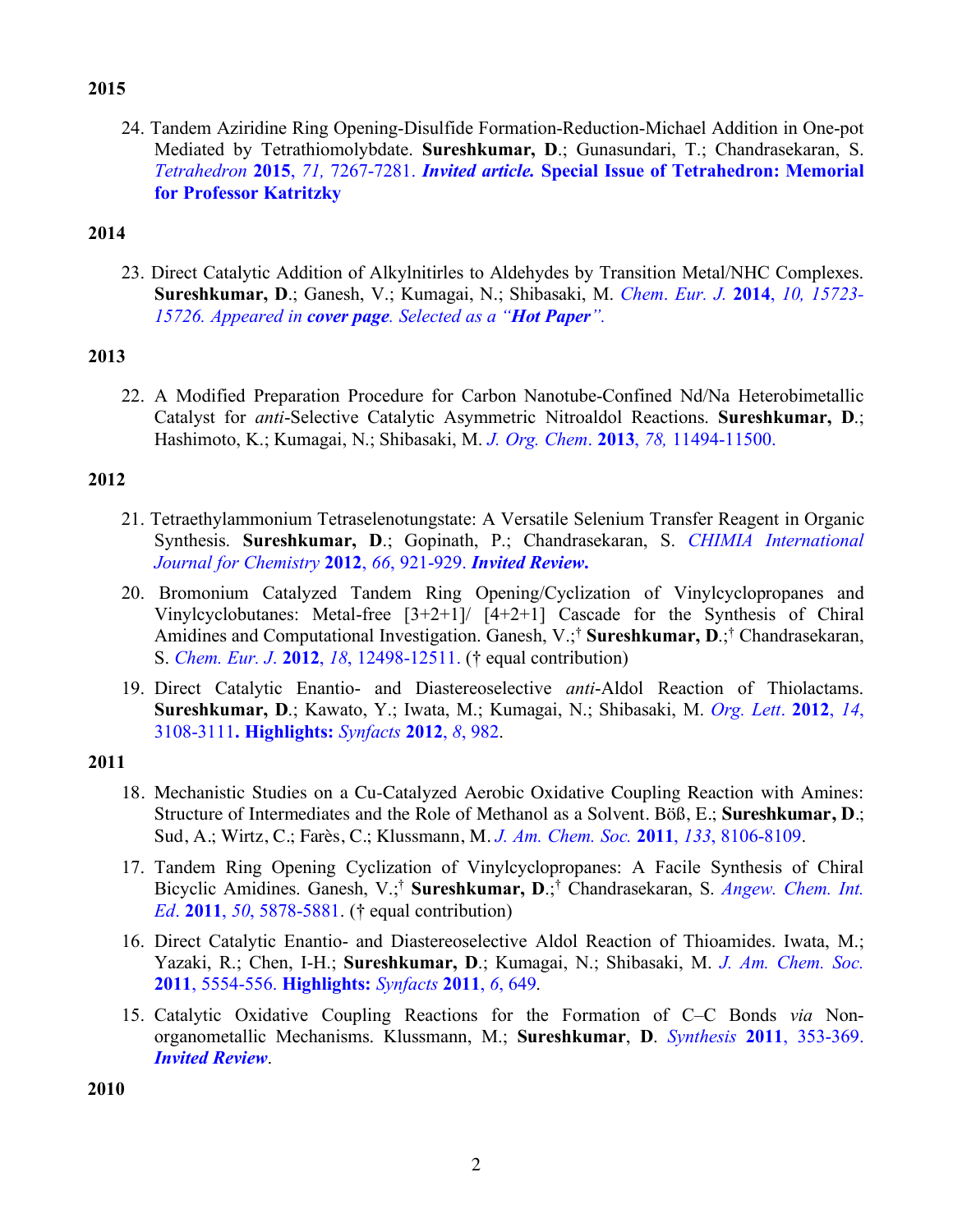- 14. Tetrathiomolybdate Mediated Rearrangement of Aziridinemethanol Tosylates: A New Thiaaza-Payne Rearrangement. **Sureshkumar, D**.; Koutha, S.; Chandrasekaran, S. *J. Org. Chem*. **2010**, *75*, 5533-5541.
- 13. Autoxidative Carbon-Carbon Bond Formation from Carbon-Hydrogen Bonds. Pinter, A.; Sud, A.; **Sureshkumar, D**.; Klussmann, M. *Angew. Chem. Int. Ed*. **2010**, *49*, 5004-5007.

#### **2009**

- 12. Direct Synthesis of Unsymmetrical Disulfides by Tetrathiomolybdate Mediated Aziridine Ring Opening Reactions. **Sureshkumar, D**.; Ganesh, V.; Vidyarini, R. S.; Chandrasekaran, S. *J. Org. Chem*. **2009**, *74*, 7958–7961.
- 11. "Thieme Chemistry Journal Awardees Where Are They Now? Aerobic Oxidative Coupling of Tertiary Amines with Silyl Enolates and Ketene Acetals"*.* **Sureshkumar**, **D**.; Sud, A.; M. Klussmann. *Synlett.* **2009**, 1558-1561.
- 10. Oxidative Coupling of Amines and Ketones by Combined Vanadium and Organocatalysis. Sud, A.;† **Sureshkumar**, **D**.;† M. Klussmann. *Chem. Commun.* **2009**, 3169-3171. **Appeared in back cover page.** († equal contribution)

#### **2007**

- 9. A New Selena-Aza-Payne type Rearrangement of Aziridinemethanol Tosylates Mediated by Tetraselenotungstate. **Sureshkumar, D**.; Koutha, S.; Chandrasekaran, S. *Eur*. *J*. *Org*. *Chem*. **2007,** 4543-4551.
- 8. Conformationally Locked Bridged Bicyclic Diselenides: Synthesis, Structure, Se<sup>...</sup>O Interaction and Theoretical Studies. **Sureshkumar, D**.; Ganesh, V.; Chandrasekaran, S. *J. Org. Chem.* **2007**, *72*, 5313-5319.
- 7. Regio and Stereospecific Synthesis of *β*-Sulfonamidodisulfides and *β*-Sulfonamidosulfides from Aziridines using Tetrathiomolybdate as a Sulfur Transfer Reagent. **Sureshkumar, D**.; Gunasundari, T.; Ganesh, V.; Chandrasekaran, S. *J. Org. Chem.* **2007**, *72*, 2106-2117.
- 6. Tetraselenotungstate: An Efficient Selenating Reagent for the Synthesis of *β*-Amino diselenides by Aziridine Ring Opening Reactions. **Sureshkumar, D**.; Gunasundari, T.; Saravanan, V.; Chandrasekaran, S. *Tetrahedron Lett.* **2007**, *48*, 623-626.

# **2006**

- 5. Regio- and Stereoselective Synthesis of Aziridino Epoxides from Cyclic Dienes. **Sureshkumar, D**.; Maity, S.; Chandrasekaran, S. *J. Org. Chem.* **2006**, *71*, 1653-1657.
- 4. Synthesis of Enantiopure *bis*-Aziridines, *bis*-Epoxides, and Aziridino-epoxides from D-Mannitol. **Sureshkumar, D**.; Maity, S.; Chandrasekaran, S. *Tetrahedron* **2006**, *62*, 10162- 10170.

# **2002-2005**

- 3. Chemistry of Tetrathiomolybdate: Aziridine Ring Opening Reactions and Facile Synthesis of Interesting Sulfur Heterocycles. **Sureshkumar, D**.; Koutha, S.; Chandrasekaran, S. *J. Am. Chem. Soc.* **2005**, *127*, 12760-12761.
- 2. Michael Addition of Masked Thiolates to Conjugated Systems in Aqueous Media Promoted by Ammonium Tetrathiomolybdate. Devan, N.; **Sureshkumar, D**.; Beadham, I.; Prabhu, K. R.; Chandrasekaran, S. *Indian Journal of Chemistry, Section B: Organic Chemistry Including Medicinal Chemistry* **2002**, *41B*, 2112-2115.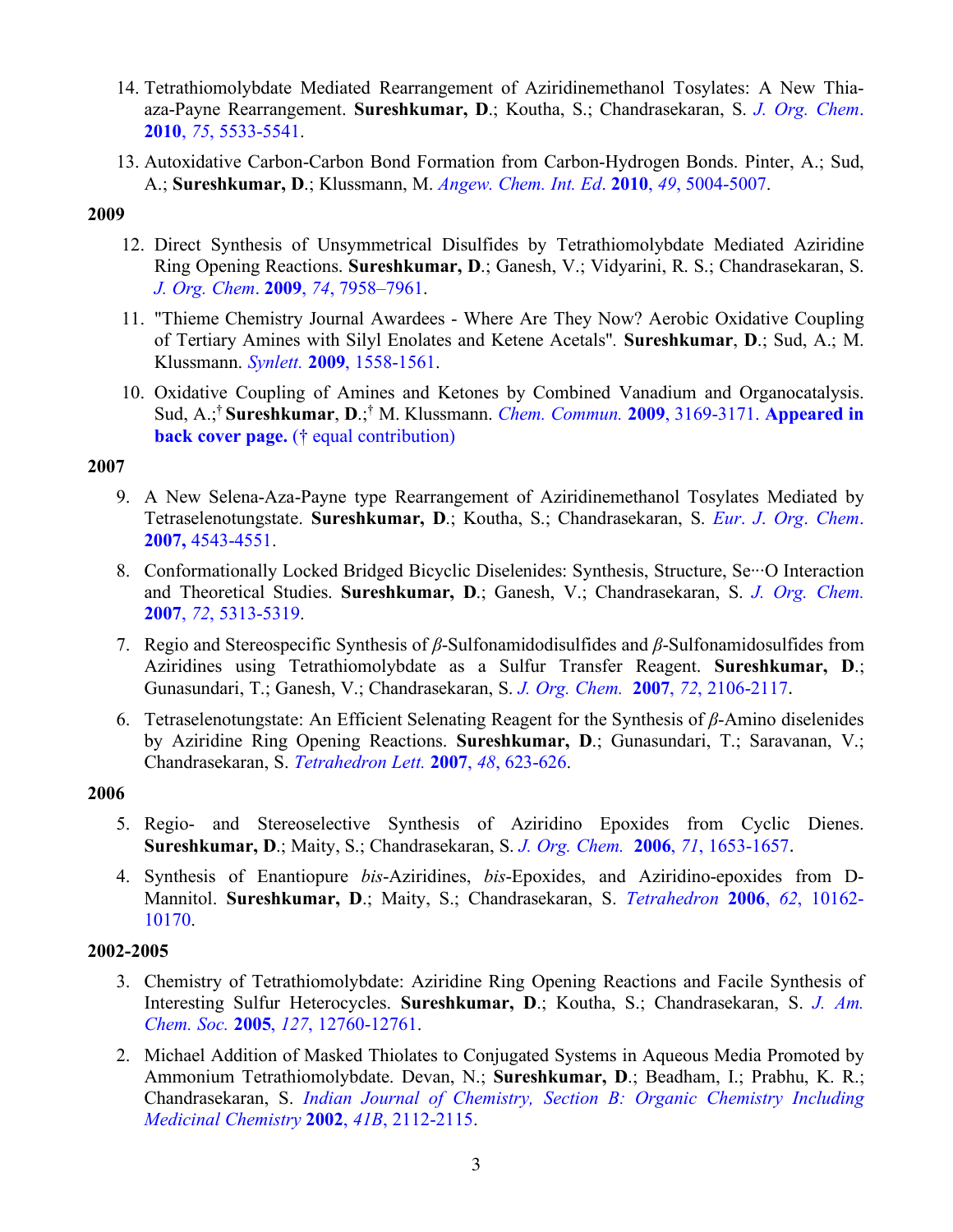## **PATENTS**

1. Procedure for the Production of Aromatic Compounds Under Formation of Carbon-Carbon Compounds or a Carbon Oxygen Bond in the Context of a Coupling Reaction. Klussmann, M.; Pinter, A.; Sud, A.; **Sureshkumar, D**. *Ger. Offen.* **2011**, DE **102010010706 A1** 2011.09.08.

## **AWARDS/FELLOWSHIPS**

- **2017 Early Career Research (ECR) Award** from Science and Engineering Research Board (SERB) Government of India.
- **Ramanujan Fellowship 2016** Department of Science and Technology, Government of India
- **Japan Society for the Promotion of Science Fellowship (JSPS)**  Postdoctoral Fellowship for Foreign Researchers (**Pathway to University Positions in Japan**) at Institute of Microbial Chemistry, Tokyo, Japan. Oct **2013**.
- **IMC Fellowship** for senior postdoctoral research at Institute of Microbial Chemistry, Tokyo, Japan. April-Sept **2013**.
- **Japan Society for the Promotion of Science Fellowship (JSPS) -** Postdoctoral Fellowship for Foreign Researchers at Institute of Microbial Chemistry, Tokyo, Japan. April **2011-**March **2013**.
- **Max-Planck Fellowship** for postdoctoral research at Department of Bioorganic Chemistry, Max-Planck-Institute for Chemical Ecology, Jena, Germany. April 2010- Sep 2010.
- **Alexander von Humboldt (AvH) Fellowship** for postdoctoral research at Max-Planck-Institute for Köhlenforschung, Mülheim an der Ruhr, Germany. April **2008**-March **2010**.
- **Max-Planck Fellowship** for postdoctoral research at the Max-Planck-Institute for Köhlenforschung, Mülheim an der Ruhr, Germany. Sept **2007**- March **2008**.
- **Senior Research Fellowship** (SRF) by Council for Scientific and Industrial Research, India (**2002-2004**).
- **Junior Research Fellowship** (JRF) by Council for Scientific and Industrial Research (CSIR), India (**2000**). Selected among the top 20% awardees qualified in CSIR-JRF.
- Qualified in **Graduate Aptitude Test in Engineering** (GATE)-**2000** (**98.25** percentile, All India 33rd rank).
- Awarded **Junior Research Fellowship** (JRF) by University Grant Commission (UGC), India (**1999**).
- **Prof. S. Swaminathan Endowment Lectureship and Prize, 2000**. For an outstanding student in M. Sc Organic Chemistry.
- Summer Training in Chemistry for the Pre-final Post-graduate Students, during May-July **1999**, on **"***Matrix Isolation Infrared Spectroscopy and Molecular Orbital Computations: Study of Vibrational Spectroscopy***"** under **Prof. K. S. Viswanathan**, Indira Gandhi Centre for Atomic Research, Kalpakkam, 603102, Tamil Nadu, India.
- Got 1<sup>st</sup> rank in M. Sc level entrance examination in Madras University (A state wise entrance examination).
- First rank in B. Sc.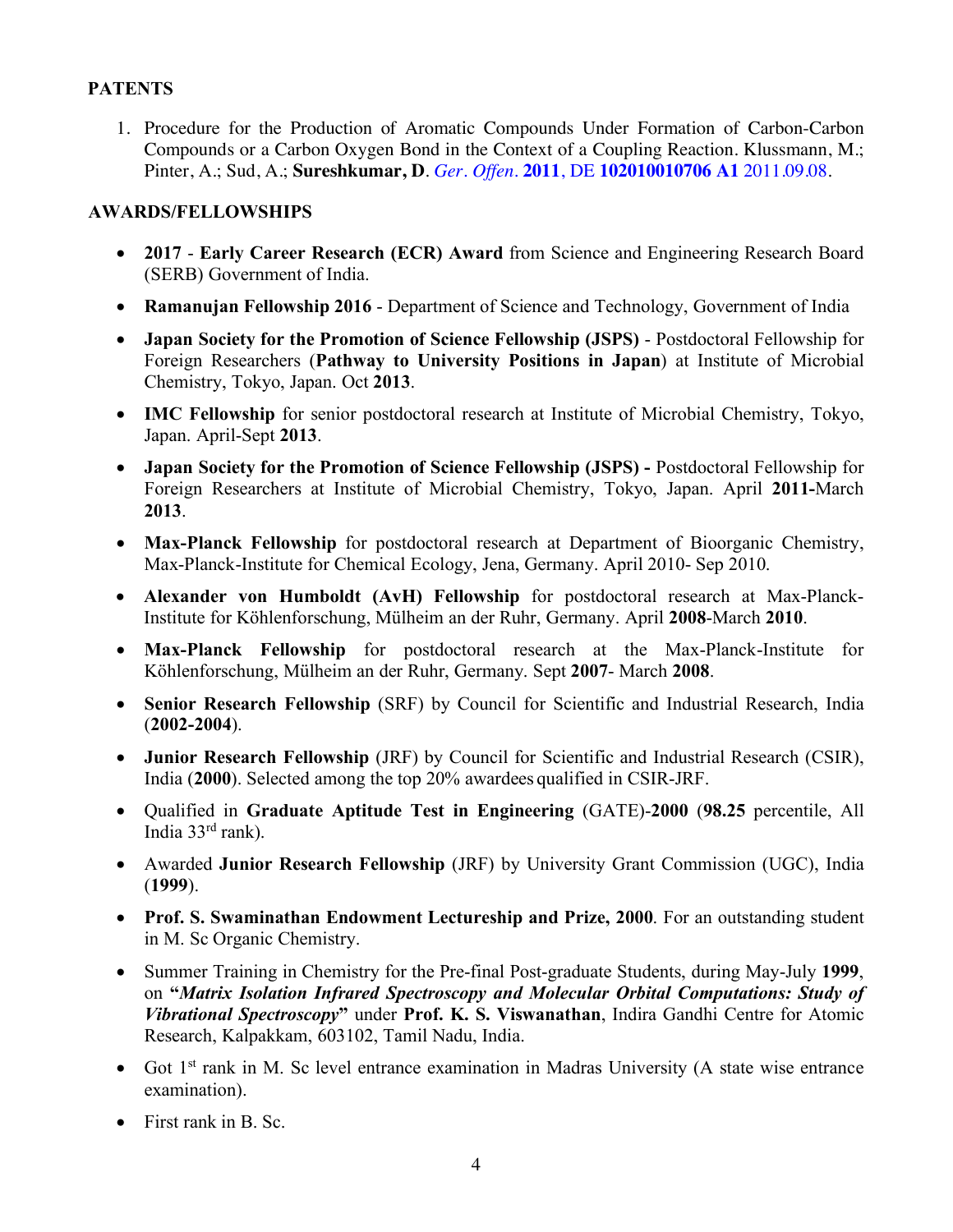## **GRANTS**

- Ramanujan Re-entry Fellowship **2016**, DST
- Early Career Research Award **2017**, DST-SERB

# **COURSES TAUGHT AT IISER KOLKATA**

- **Synthesis and Characterization Laboratory (**For 2nd Year BS-MS students, Spring 2015, Spring 2018 until mid-sem)\*
- **Principles of Organic Chemistry** (For 5<sup>th</sup> Year BS-MS, Integrated PhD and PhD students, Autumn 2015)\*
- **Asymmetric Synthesis and Catalysis (**For BS-MS, Integrated PhD and PhD students, Autumn 2016 and 2017)
- \* Received **commendation letters from the Director, Senate, IISER-Kolkata** as an exceptional teacher.

#### **INSTITUTE LEVEL ADMINISTRAVE ASSIGNMENTS**

| 2018           | Coordinator for Summer Research Program 2018                                                      |
|----------------|---------------------------------------------------------------------------------------------------|
| 2016-till date | Warden of the Ishwar Chandra Vidyasagar Hall.                                                     |
| 2016-till date | Faculty in Charge (FIC) of Institute NMR Facility                                                 |
| 2016-till date | Member of UGAC                                                                                    |
| 2016-till date | Faculty in Charge (FIC) of Institute Sports Facility                                              |
| 2016-2017      | Transport Committee Convenor of Vijyoshi Camp 2016                                                |
| 2107           | Transport Committee Convenor of Chemistry Interfacing with Biology and Physics<br>2017 Conference |
| 2016           | Sports Committee Member of IISM-2016                                                              |
| 2016           | <b>Helipad Construction Committee Member</b>                                                      |

## **PRESENTATIONS**

- 11. Inter IISER and NISER Chemistry Meet (IINCM-2017), 22-24th December **2017**, NISER Bhubaneswar, India.
- 10. DST-SERB School on Chemical Ecology (DSCE-2017), 3-16th July **2017**, National Centre for Biological Sciences, Bangalore, India.
- 9. National Seminar on Emerging Trends in Chemistry on 18-20th February **2015**, School of Chemistry, Madurai Kamaraj University, India.
- 8. Invited Speaker, August **2014**, Indian Institute of Science Education and Research Kolkata, Mohanpur, West Bengal, India.
- 7. 132nd Annual Meeting of the Pharmaceutical Society of Japan on 28-30th March **2012**, Hokkaido University, Sapporo, Japan.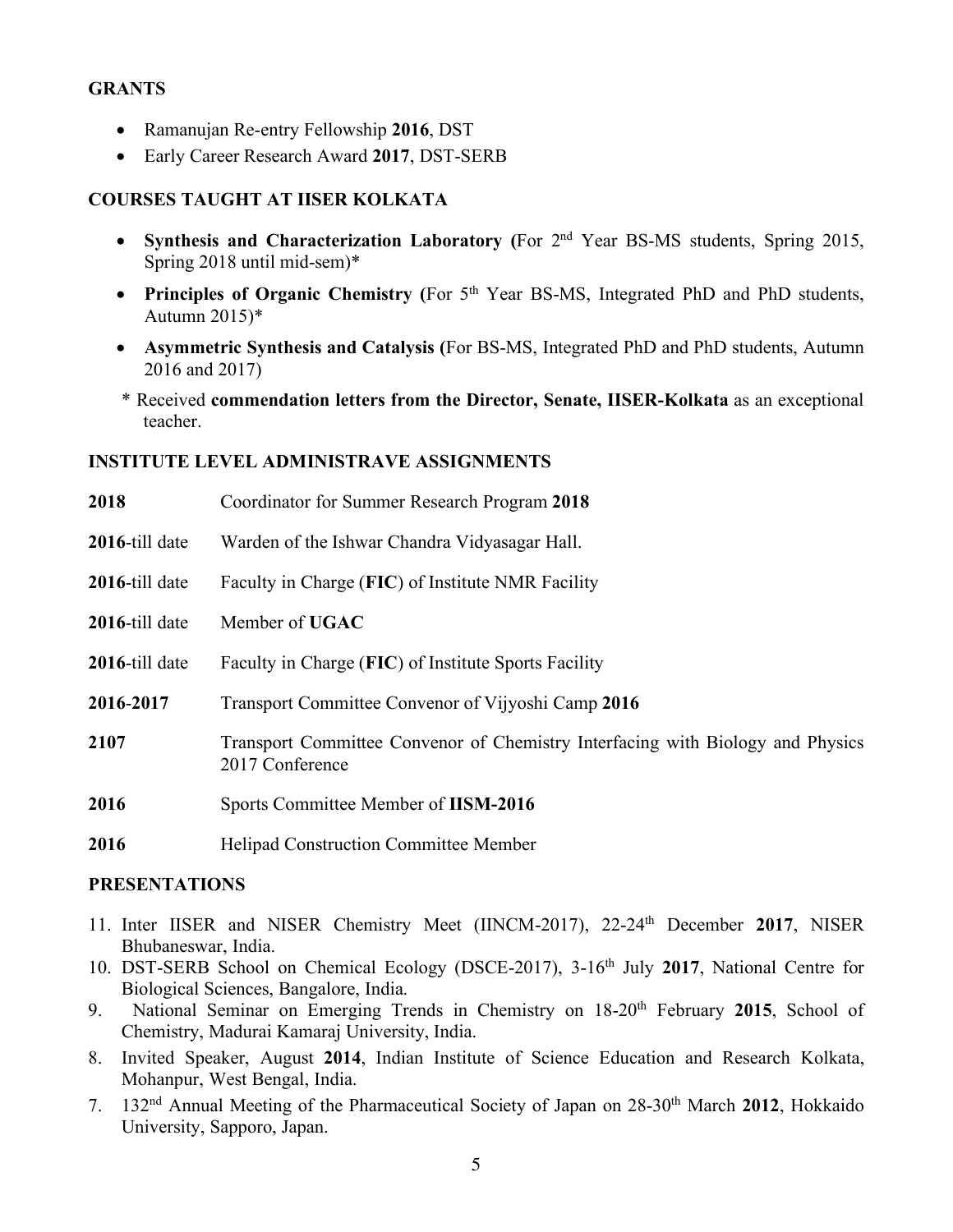- 6. Invited Speaker, September **2010**, Indian Institute of Technology, Chennai, India.
- 5. Invited Speaker, September **2010**, Indian Institute of Technology, Kanpur, India.
- 4. Invited Speaker, September **2010**, Indian Institute of Technology, Mumbai, India.
- 3. 36th National Seminar on Crystallography on 22th January **2007**, Department of Crystallography and Biophysics, University of Madras, Chennai.
- 2. Chemical Sciences Divisions Day, 14th February **2004**, Indian Institute of Science, Bangalore, India.
- 1. Pfizer Endowment Symposium, 19th December **2002**, Indian Institute of Science, Bangalore, India.

# **CONFERENCE PAPERS/POSTERS**

- 31. Kolleg on Energy Sustainability: A Roadmap for the Future by Humboldt Club Calcutta, 2-4<sup>th</sup> February **2018**, Vedic Village Spa Resort, Shikharpur, Rajarhat, Kolkata, India.
- 30. Frontiers in Organic Synthesis and Catalysis (FOSC-2018), 10-11th January **2018**, IISER Kolkata, West Bengal, India.
- 28. International Conference on Chemistry for Human (ICCHD-2017), 8-10<sup>th</sup> January 2018, Heritage Institute of Technology, Kolkata, India.
- 27. Indo US Bilateral Workshop on Organometallic Chemistry: From Fundamentals to Applications, 7-10th December **2017**, Rhythm Lonavala, Pune, India.
- 26. Participation of Early Career Researchers in the Humboldt Colloquium "Germany and India Partners in Education and Research", 23-25<sup>th</sup> November 2017, Bengaluru, India.
- 25. Scientific Conference to Celebrate  $70<sup>th</sup>$  Anniversary of India-Russia Diplomatic Relations,  $26<sup>th</sup>$ October **2017**, IISER Kolkata, India.
- 24. 24<sup>th</sup> Congress and General Assembly of the International Union of Crystallography, 21-28<sup>th</sup> August **2017**, Hyderabad International Convention Centre, Hyderabad, India.
- 23. "Asian Meeting on Metal Oxide Assemblies 2017" (**AMMOA-2017**), 9-10th May **2017**, Indian Institute of Science Education and Research Kolkata, Mohanpur, West Bengal, India.
- 22. Smart Materials: Methods and Applications (**SMMA-2017**), 20-22nd April **2017**, Indian Institute of Science Education and Research Kolkata, Mohanpur, West Bengal, India.
- 21. National Conference on Chemistry Interfacing with Biology and Physics, 27-28th January **2017**, Indian Institute of Science Education and Research Kolkata, Mohanpur, West Bengal, India.
- 20. 21st International Symposium on Organic Synthesis (ICOS 21), 11-16th December **2016**, Indian Institute of Technology Bombay, Mumbai, India.
- 19. 19th CRSI National Symposium in Chemistry (NSC-19) and CRSI-GDCh Angewandte symposium, 14-16<sup>th</sup> July 2016, North Bengal University (NBU), India.
- 18. 5th Inter-IISER Chemistry Meet 2015, 11-13th Dec **2015**, IISER Thiruvananthapuram, Kerala, India.
- 17. India-Bangladesh Structural Chemistry Symposium, 18-19th September **2015**, IISER Kolkata, West Bengal, India.
- 16. 24<sup>th</sup> Symposium on Optically Active Compounds, 10<sup>th</sup> October 2014, Tokyo, Japan.
- 15. 23rd Symposium on Optically Active Compounds, 1st November **2013**, Tokyo, Japan.
- 14. 22nd Symposium on Optically Active Compounds, 2nd November **2012**, Tokyo, Japan.
- 13. AIMECS11, 8<sup>th</sup> AFMC International Medicinal Chemistry Symposium "Frontier of Medicinal Science", 29th November **2011**, Keio Plaza Hotel Tokyo, Tokyo, Japan. **Poster presentation**.